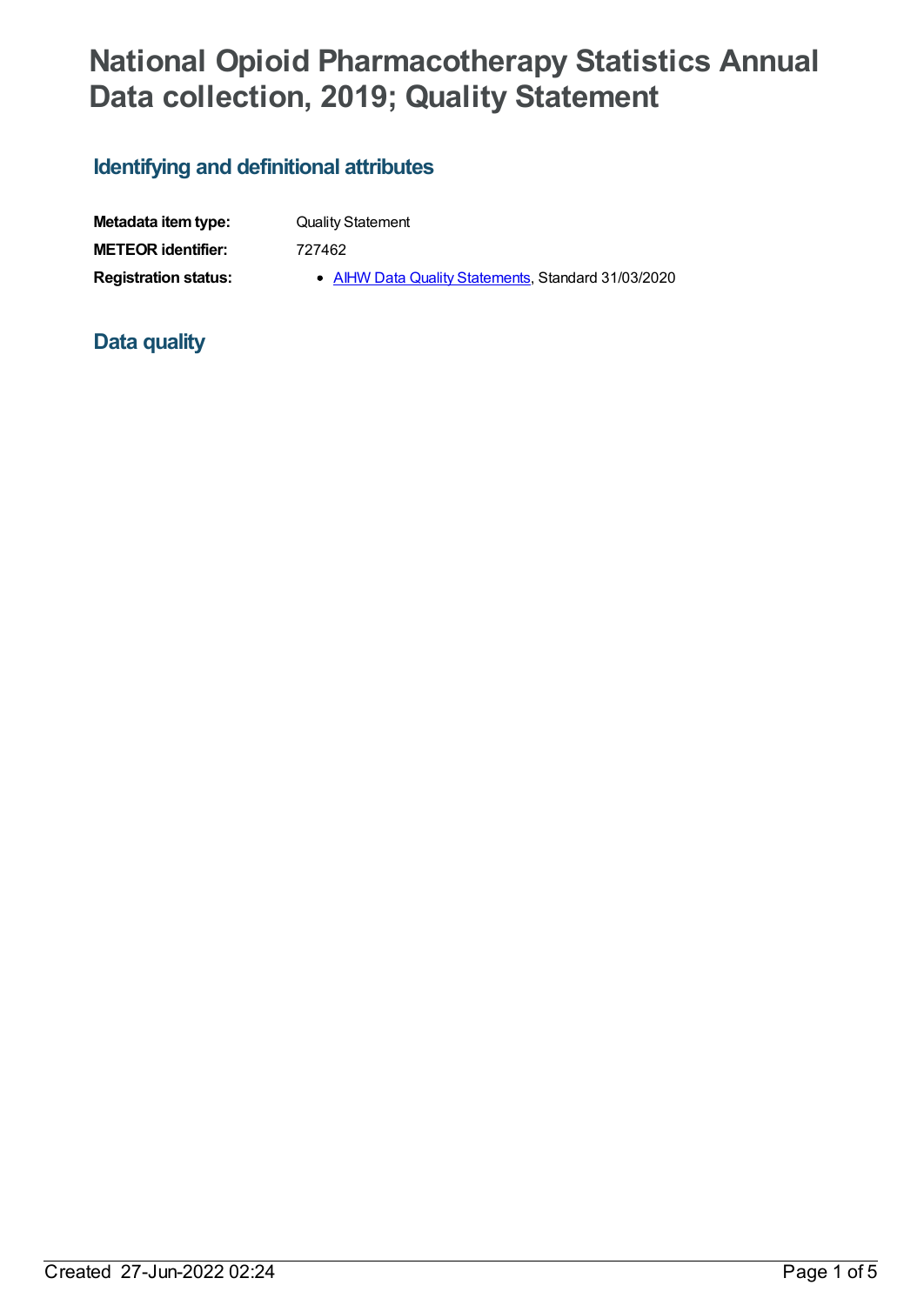#### **Description**

The National Opioid Pharmacotherapy Statistics Annual Data (NOPSAD) collection comprises data collected by state and territory health departments about opioid pharmacotherapy clients, prescribers and dosing points. Each jurisdiction uses different methods to collect data about the pharmacotherapy used to treat those with opioid dependence. The data are a mix of survey and administrative data. Further information on these differences can be found in the annual *National opioid pharmacotherapy statistics* report.

The NOPSAD collection includes information on three opioid pharmacotherapy drugs used for treating opioid dependence. These drugs are methadone, buprenorphine and buprenorphine-naloxone. Each jurisdiction collects data about clients receiving opioid pharmacotherapy on a snapshot day, usually a day in June each year. The snapshot day varies across jurisdictions.

Since 2012, most jurisdictions have provided the AIHW with unit record data in addition to aggregate data. Unit record data are provided by all jurisdictions except Victoria and Queensland.

However, while jurisdictions strive to report data consistent with agreed standards, the NOPSAD collection is not based on a nationally agreed data standard such as a national minimum data set, and there are some inconsistencies in the ways in which data are reported.

In the context of the pharmacotherapy treatments reported, the term 'opioid drug of dependence' refers to the opioid drug that led to a client receiving treatment for their opioid dependence. The Australian Standard [Classification](http://www.abs.gov.au/AUSSTATS/abs@.nsf/Lookup/1248.0Main+Features12011?OpenDocument) of Drugs of Concern 2011 is used to code this item.

The NOPSAD collection is one of a number of data sources that provide a picture of alcohol and other drug treatment services in Australia.

#### **Summary of key data quality issues**

- Each state/territory uses different methods to collect data about the pharmacotherapy used to treat those with opioid dependence. These methods are driven by the jurisdiction's particular legislation, information technology systems and resources.
- New South Wales is unable to differentiate between clients prescribed buprenorphine and clients prescribed buprenorphine-naloxone in its reporting.
- Indigenous status of client is reported as a total by Victoria, i.e. a breakdown of Indigenous status by individual pharmacotherapy drug type is not available.
- In Western Australia, the number of clients receiving pharmacotherapy treatment is usually reported through the month of June (rather than on a snapshot day), likely resulting in an over-representation of clients in Western Australia.
- In Tasmania, the number of clients receiving treatment in June is counted. If a client changes dosing point sites during the month, they are only counted once and the activity is attributed to the dosing point that administered the greater number of doses to the client.
- Unit record data were provided to the AIHW by all jurisdictions except Victoria and Queensland.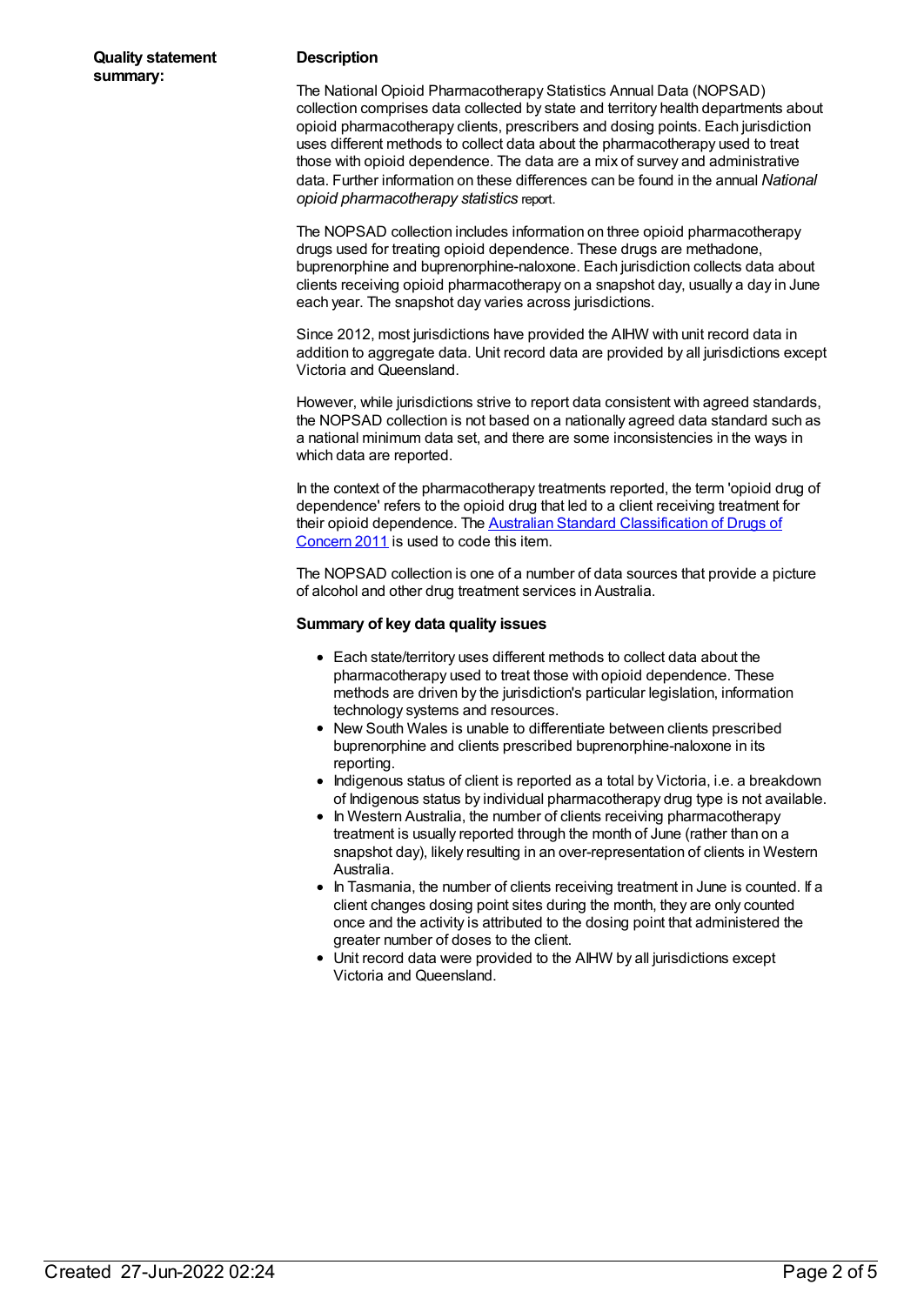| Institutional environment: | The AIHW is a major national agency set up by the Australian Government under<br>the <b>Australian Institute of Health and Welfare Act 1987</b> (Cwith) to provide reliable,<br>regular and relevant information and statistics on Australia's health and welfare. It is<br>an independent corporate Commonwealth entity established in 1987, governed by<br>a management board, and accountable to the Australian Parliament through the<br>Health portfolio. |
|----------------------------|----------------------------------------------------------------------------------------------------------------------------------------------------------------------------------------------------------------------------------------------------------------------------------------------------------------------------------------------------------------------------------------------------------------------------------------------------------------|
|                            | The AIHW aims to improve the health and wellbeing of Australians through better<br>health and welfare information and statistics. It collects and reports information on a<br>wide range of topics and issues, ranging from health and welfare expenditure,<br>hospitals, disease and injury, and mental health, to ageing, homelessness,<br>disability and child protection.                                                                                  |
|                            | The <b>Australian Institute of Health and Welfare Act 1987</b> , in conjunction with<br>compliance to the <i>Privacy Act 1988</i> (Cwlth), ensures that the data collections<br>managed by the AIHW are kept securely and under the strictest conditions with<br>respect to privacy and confidentiality.                                                                                                                                                       |
|                            | For further information see the AIHW website, www.aihw.gov.au.                                                                                                                                                                                                                                                                                                                                                                                                 |
|                            | Opioid pharmacotherapy prescribers and dosing points provide data to state and<br>territory health authorities though a variety of administrative arrangements,<br>contractual requirements or legislation. State and territory health authorities collate<br>these data according to agreed specifications. However, jurisdictional differences<br>in legislation, computer systems and resources may result in inconsistencies in<br>reporting to the AIHW.  |
| <b>Timeliness:</b>         | Data are collected by each jurisdiction on a snapshot day (in or around June each<br>year) in accordance with the NOPSAD specifications.                                                                                                                                                                                                                                                                                                                       |
|                            | For the 2019 NOPSAD collection, the number of clients receiving pharmacotherapy<br>treatment in Western Australia and Tasmania was reported through the month of<br>June.                                                                                                                                                                                                                                                                                      |
|                            | Jurisdictions receive, collate and clean these data, providing it to the AIHW<br>between September and November each year. The AIHW analyses and reports on<br>the data provided; annual data is available within four months of the finalisation of<br>the national data set (allowing publication within the first half of each calendar year<br>following collection).                                                                                      |
|                            | For the 2019 NOPSAD collection, initial data were due to be provided to the AIHW<br>by 14 October 2019. Most jurisdictions supplied data to the AIHW by this date.                                                                                                                                                                                                                                                                                             |
|                            | Final cleaned data were due to be signed off by the jurisdictions by 29 November<br>2019. Data for one jurisdiction were signed off by this date, and data was signed<br>off by all jurisdictions by 13 December 2019.                                                                                                                                                                                                                                         |
| <b>Accessibility:</b>      | Publications containing NOPSAD data, including the annual National opioid<br>pharmacotherapy statistics report, are available on the <b>AIHW</b> website. These<br>reports are available for download free of charge. To enhance data availability, a<br>series of supplementary tables accompanying the annual report is also available<br>online.                                                                                                            |
|                            | Requests for unpublished data can be made here. There is a charge for custom<br>data requests. Depending on the nature of the request, requests for access to<br>unpublished data may require approval from the AIHW Ethics Committee.                                                                                                                                                                                                                         |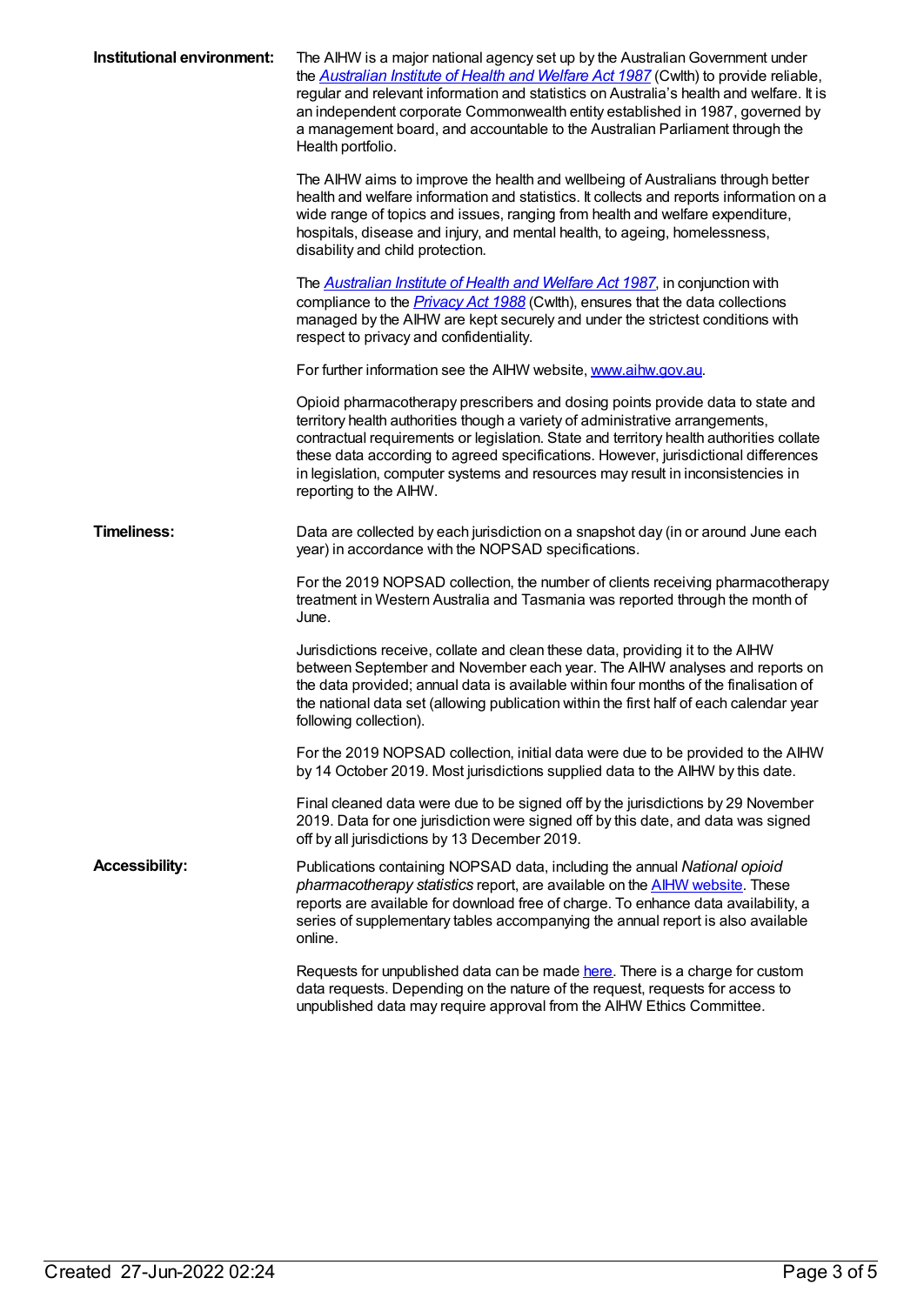| Interpretability: | A data guide outlining the NOPSAD data items in detail is produced annually and<br>is available by contacting the AIHW by email to aod@aihw.gov.au.                                                                                                                                                                                                                                                                                                                                                                                                                                                                                                                                                                                                                       |
|-------------------|---------------------------------------------------------------------------------------------------------------------------------------------------------------------------------------------------------------------------------------------------------------------------------------------------------------------------------------------------------------------------------------------------------------------------------------------------------------------------------------------------------------------------------------------------------------------------------------------------------------------------------------------------------------------------------------------------------------------------------------------------------------------------|
|                   | Information on opioid use is available in the annual National opioid<br>pharmacotherapy statistics report. Definitions of terms used are in the report to<br>assist with interpretability.                                                                                                                                                                                                                                                                                                                                                                                                                                                                                                                                                                                |
|                   | Data published in the annual National opioid pharmacotherapy statistics report<br>includes additional important caveat information to ensure appropriate<br>interpretation of the analyses presented by the AIHW. Readers are advised to take<br>note of footnotes and caveats specific to individual data tables that influence<br>interpretability of specific data.                                                                                                                                                                                                                                                                                                                                                                                                    |
|                   | Included in the report are Technical notes, administrative features, methodological<br>issues of note, policies and guidelines and the history of data reported for the<br>NOPSAD collection in each state and territory.                                                                                                                                                                                                                                                                                                                                                                                                                                                                                                                                                 |
| <b>Relevance:</b> | The NOPSAD collection covers information about the provision of opioid<br>pharmacotherapy treatment for:                                                                                                                                                                                                                                                                                                                                                                                                                                                                                                                                                                                                                                                                  |
|                   | • the clients who receive the opioid pharmacotherapy treatment<br>• the prescribers who prescribe the treatment and<br>• the dosing sites that dispense the pharmacotherapy drugs.                                                                                                                                                                                                                                                                                                                                                                                                                                                                                                                                                                                        |
|                   | NOPSAD data are collected on a snapshot day in June of each year. Snapshot<br>data provide an indication of pharmacotherapy treatment activity on a specified<br>day, but do not capture the total estimated activity for any given year. For example,<br>a client receiving takeaway methadone who does not enter a dosing point on the<br>snapshot day may not be counted in the collection. Alternatively, a client may enter<br>and leave treatment prior to the snapshot day and may not be counted. However,<br>snapshot data are considered to be a good representation of the total client base,<br>and this method should be kept in mind when comparing the NOPSAD collection<br>with other collections that use different data collection periods and methods. |
|                   | In Western Australia, the number of clients receiving pharmacotherapy treatment is<br>reported throughout the month of June (rather than on a snapshot day), likely<br>resulting in an over-representation of clients in Western Australia.                                                                                                                                                                                                                                                                                                                                                                                                                                                                                                                               |
|                   | In Tasmania, the number of clients receiving treatment in June is counted. If a client<br>changes dosing point sites during the month they are only counted once and that<br>activity is attributed to the dosing point that administered the greater number of<br>doses to the client.                                                                                                                                                                                                                                                                                                                                                                                                                                                                                   |
|                   | In Victoria, Indigenous status of client is reported as a total, i.e. a breakdown of<br>Indigenous status by individual pharmacotherapy drug type is not available.                                                                                                                                                                                                                                                                                                                                                                                                                                                                                                                                                                                                       |
| <b>Accuracy:</b>  | Data collected on the snapshot provide an indication of pharmacotherapy treatment<br>activity on a specified day, but do not capture the total estimated activity for any<br>given year. For example, a client receiving takeaway methadone who does not<br>enter a dosing point on the snapshot day may not be counted in the collection.<br>Alternatively, a client may enter and leave treatment prior to the snapshot day and<br>may not be counted. However, snapshot data provide a good representation of the<br>total client base for most purposes and this method should be kept in mind when<br>comparing the NOPSAD collection with other collections that use different data<br>collection periods.                                                          |
|                   | States and territories are primarily responsible for the quality of the data they<br>provide. However, the AIHW undertakes extensive validations on receipt of data.<br>Data are checked for valid values, logical consistency and historical consistency.<br>Potential errors are queried with jurisdictions, and corrections and resubmissions<br>may be made by them in response to these edit queries. The AIHW does not make<br>any other adjustments to these data for unsubstantiated errors or missing values.                                                                                                                                                                                                                                                    |
|                   | State and territory governments use different methods to collect data about the<br>clients, prescribers and dosing points associated with the opioid pharmacotherapy<br>system. These methods are driven by differences between the states and territories<br>in relation to legislation, information technology systems and resources. These<br>differences may result in discrepancies when comparing one state or territory with<br>another.                                                                                                                                                                                                                                                                                                                           |